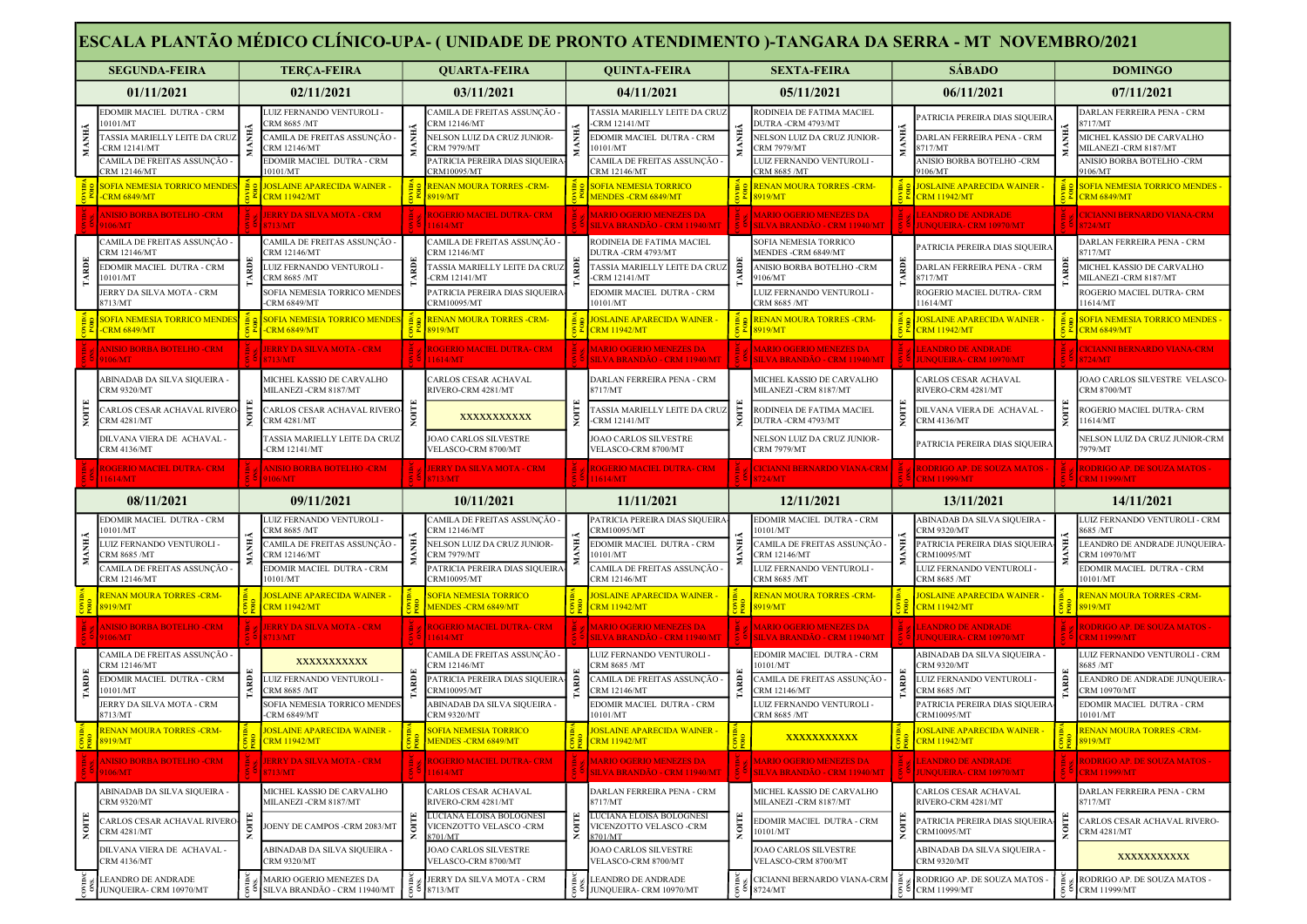|              | 15/11/2021                                                                                                                                          | 16/11/2021                                                                                                                                                     |           | 17/11/2021                                                                                                                                                                    |      | 18/11/2021                                                                                                                                                                                   |   | 19/11/2021                                                                                                                                                                                                   |    | 20/11/2021                                                                                                                                                                    | 21/11/2021                                                                                                                                                       |  |
|--------------|-----------------------------------------------------------------------------------------------------------------------------------------------------|----------------------------------------------------------------------------------------------------------------------------------------------------------------|-----------|-------------------------------------------------------------------------------------------------------------------------------------------------------------------------------|------|----------------------------------------------------------------------------------------------------------------------------------------------------------------------------------------------|---|--------------------------------------------------------------------------------------------------------------------------------------------------------------------------------------------------------------|----|-------------------------------------------------------------------------------------------------------------------------------------------------------------------------------|------------------------------------------------------------------------------------------------------------------------------------------------------------------|--|
| MANHÃ        | EDOMIR MACIEL DUTRA - CRM<br>0101/MT<br>JOSLAINE APARECIDA WAINER -<br>CRM 11942/MT<br>AMILA DE FREITAS ASSUNÇÃO -<br>CRM 12146/MT                  | LUIZ FERNANDO VENTUROLI -<br><b>RM 8685/MT</b><br>CAMILA DE FREITAS ASSUNÇÃO -<br><b>CRM 12146/MT</b><br>EDOMIR MACIEL DUTRA - CRM<br>0101/MT                  | ANH.      | AMILA DE FREITAS ASSUNÇÃO<br>RM 12146/MT<br>NELSON LUIZ DA CRUZ JUNIOR-<br>CRM 7979/MT<br>ATRICIA PEREIRA DIAS SIQUEIRA<br>CRM10095/MT                                        |      | <b>TASSIA MARIELLY LEITE DA CRUZ</b><br><b>RM 12141/MT</b><br>EDOMIR MACIEL DUTRA - CRM<br>0101/MT<br>AMILA DE FREITAS ASSUNCÃO -<br>CRM 12146/MT                                            |   | EDOMIR MACIEL DUTRA - CRM<br>0101/MT<br>NELSON LUIZ DA CRUZ JUNIOR-<br>RM 7979/MT<br>UIZ FERNANDO VENTUROLI -<br><b>RM 8685 /MT</b>                                                                          | È. | ANISIO BORBA BOTELHO -CRM<br>106/MT<br>ABINADAB DA SILVA SIQUEIRA -<br><b>RM 9320/MT</b><br>PATRICIA PEREIRA DIAS SIQUEIRA<br>CRM10095/MT                                     | MICHEL KASSIO DE CARVALHO<br><b>MILANEZI-CRM 8187/MT</b><br>ANISIO BORBA BOTELHO -CRM<br>106/MT<br>LEANDRO DE ANDRADE JUNQUEIRA-<br>CRM 10970/MT                 |  |
|              | <b>RENAN MOURA TORRES -CRM-</b><br>8919/MT                                                                                                          | <b>SOFIA NEMESIA TORRICO MENDES</b><br><b>RM 6849/MT</b>                                                                                                       |           | <b>RENAN MOURA TORRES -CRM-</b><br>8919/MT                                                                                                                                    |      | <b>IOSLAINE APARECIDA WAINER -</b><br><b>RM 11942/MT</b>                                                                                                                                     |   | <b>SOFIA NEMESIA TORRICO</b><br>MENDES -CRM 6849/MT                                                                                                                                                          |    | <mark>JOSLAINE APARECIDA WAINER -</mark><br><b>CRM 11942/MT</b>                                                                                                               | <b>JOSLAINE APARECIDA WAINER - CRM</b><br>1942/MT                                                                                                                |  |
|              | NISIO BORBA BOTELHO -CRM<br>106/MT                                                                                                                  | <b>ERRY DA SILVA MOTA - CRM</b><br>713/MT                                                                                                                      |           | <b>ROGERIO MACIEL DUTRA- CRM</b><br>1614/MT                                                                                                                                   |      | <b>MARIO OGERIO MENEZES DA</b><br><u>ILVA BRANDÃO - CRM 11940/MT</u>                                                                                                                         |   | <b>MARIO OGERIO MENEZES DA</b><br>SILVA BRANDÃO - CRM 11940/MT                                                                                                                                               |    | <b>LEANDRO DE ANDRADE</b><br><b>UNQUEIRA- CRM 10970/MT</b>                                                                                                                    | <b>CICIANNI BERNARDO VIANA-CRM</b><br>724/MT                                                                                                                     |  |
| TARDE        | 'AMILA DE FREITAS ASSUNÇÃO<br>RM 12146/MT<br>EDOMIR MACIEL DUTRA - CRM<br>0101/MT<br>ERRY DA SILVA MOTA - CRM                                       | CAMILA DE FREITAS ASSUNÇÃO -<br>CRM 12146/MT<br>LUIZ FERNANDO VENTUROLI -<br>CRM 8685 /MT<br>ANISIO BORBA BOTELHO -CRM                                         |           | CAMILA DE FREITAS ASSUNÇÃO :<br><b>CRM 12146/MT</b><br>ANISIO BORBA BOTELHO -CRM<br>9106/MT<br>PATRICIA PEREIRA DIAS SIQUEIRA                                                 |      | RODINEIA DE FATIMA MACIEL<br><b>DUTRA-CRM 4793/MT</b><br>CAMILA DE FREITAS ASSUNÇÃO -<br><b>RM 12146/MT</b><br>EDOMIR MACIEL DUTRA - CRM                                                     | ĕ | EDOMIR MACIEL DUTRA - CRM<br>0101/MT<br>ANISIO BORBA BOTELHO -CRM<br>106/MT<br><b>LUIZ FERNANDO VENTUROLI -</b>                                                                                              |    | RODRIGO AP. DE SOUZA MATOS -<br>RM 11999/MT<br>ABINADAB DA SILVA SIQUEIRA -<br>CRM 9320/MT<br>PATRICIA PEREIRA DIAS SIQUEIRA                                                  | MICHEL KASSIO DE CARVALHO<br>MILANEZI -CRM 8187/MT<br>LEANDRO DE ANDRADE JUNQUEIRA-<br><b>CRM 10970/MT</b><br>RODRIGO AP. DE SOUZA MATOS -                       |  |
|              | 2713/MT<br><b>RENAN MOURA TORRES -CRM-</b>                                                                                                          | 9106/MT<br>SOFIA NEMESIA TORRICO MENDES                                                                                                                        |           | <b>TRM10095/MT</b><br><b>RENAN MOURA TORRES -CRM-</b>                                                                                                                         |      | 10101/MT<br><b>IOSLAINE APARECIDA WAINER -</b>                                                                                                                                               |   | <b>CRM 8685 /MT</b><br><b>SOFIA NEMESIA TORRICO</b>                                                                                                                                                          |    | CRM10095/MT<br><mark>JOSLAINE APARECIDA WAINER -</mark>                                                                                                                       | CRM 11999/MT<br><b>JOSLAINE APARECIDA WAINER - CRM</b>                                                                                                           |  |
|              | 8919/MT<br>NISIO BORBA BOTELHO -CRM                                                                                                                 | CRM 6849/MT<br><b>JERRY DA SILVA MOTA - CRM</b>                                                                                                                |           | 8919/MT<br>ROGERIO MACIEL DUTRA- CRM                                                                                                                                          |      | <b>RM 11942/MT</b><br><b>MARIO OGERIO MENEZES DA</b>                                                                                                                                         |   | MENDES -CRM 6849/MT<br><b>MARIO OGERIO MENEZES DA</b>                                                                                                                                                        |    | <b>CRM 11942/MT</b><br><b>LEANDRO DE ANDRADE</b>                                                                                                                              | 1942/MT<br><b>CICIANNI BERNARDO VIANA-CRM</b>                                                                                                                    |  |
| NOITE        | 106/MT<br>BINADAB DA SILVA SIQUEIRA -<br><b>RM 9320/MT</b><br>ARLOS CESAR ACHAVAL RIVERO<br>RM 4281/MT<br>DILVANA VIERA DE ACHAVAL -<br>CRM 4136/MT | <b>713/MT</b><br>MICHEL KASSIO DE CARVALHO<br>MILANEZI -CRM 8187/MT<br>OENY DE CAMPOS -CRM 2083/MT<br>ABINADAB DA SILVA SIQUEIRA -<br>CRM 9320/MT              | <b>SE</b> | 11614/MT<br>ARLOS CESAR ACHAVAL<br>IVERO-CRM 4281/MT<br>JICIANA ELOISA BOLOGNESI<br>VICENZOTTO VELASCO -CRM<br>:701/MT<br><b>JOAO CARLOS SILVESTRE</b><br>VELASCO-CRM 8700/MT | OITE | SILVA BRANDÃO - CRM 11940/MT<br>DARLAN FERREIRA PENA - CRM<br>717/MT<br>LUCIANA ELOISA BOLOGNESI<br>VICENZOTTO VELASCO -CRM<br>:701/MT<br><b>OAO CARLOS SILVESTRE</b><br>VELASCO-CRM 8700/MT |   | SILVA BRANDÃO - CRM 11940/MT<br>MICHEL KASSIO DE CARVALHO<br><b>AILANEZI-CRM 8187/MT</b><br><b>CODINEIA DE FATIMA MACIEL</b><br><b>DUTRA-CRM 4793/MT</b><br>NELSON LUIZ DA CRUZ JUNIOR-<br><b>RM 7979/MT</b> |    | <b>UNOUEIRA-CRM 10970/MT</b><br>ABINADAB DA SILVA SIQUEIRA -<br><b>CRM 9320/MT</b><br>PATRICIA PEREIRA DIAS SIQUEIRA<br>CRM10095/MT<br>CICIANNI BERNARDO VIANA-CRM<br>8724/MT | 8724/MT<br>MARIO OGERIO MENEZES DA SILVA<br>BRANDÃO - CRM 11940/MT<br>ARLOS CESAR ACHAVAL RIVERO-<br><b>CRM 4281/MT</b><br>OENY DE CAMPOS -CRM 2083/MT           |  |
|              | <b>EANDRO DE ANDRADE</b><br><b>UNQUEIRA- CRM 10970/MT</b>                                                                                           | <b>ANISIO BORBA BOTELHO -CRM</b><br>9106/MT                                                                                                                    |           | <b>JERRY DA SILVA MOTA - CRM</b><br>8713/MT                                                                                                                                   |      | <b>ROGERIO MACIEL DUTRA- CRM</b><br>11614/MT                                                                                                                                                 |   | CICIANNI BERNARDO VIANA-CRM<br>8724/MT                                                                                                                                                                       |    | RODRIGO AP. DE SOUZA MATOS -<br><b>CRM 11999/MT</b>                                                                                                                           | <b>RODRIGO AP. DE SOUZA MATOS -</b><br><b>CRM 11999/MT</b>                                                                                                       |  |
|              |                                                                                                                                                     |                                                                                                                                                                |           |                                                                                                                                                                               |      |                                                                                                                                                                                              |   |                                                                                                                                                                                                              |    |                                                                                                                                                                               |                                                                                                                                                                  |  |
|              | 22/11/2021                                                                                                                                          | 23/11/2021                                                                                                                                                     |           | 24/11/2021                                                                                                                                                                    |      | 25/11/2021                                                                                                                                                                                   |   | 26/11/2021                                                                                                                                                                                                   |    | 27/11/2021                                                                                                                                                                    | 28/11/2021                                                                                                                                                       |  |
| MANHÃ        | EDOMIR MACIEL DUTRA - CRM<br>0101/MT<br>LUIZ FERNANDO VENTUROLI -<br>RM 8685 /MT<br>'AMILA DE FREITAS ASSUNÇÃO ·<br>RM 12146/MT                     | LUIZ FERNANDO VENTUROLI -<br><b>RM 8685/MT</b><br>TASSIA MARIELLY LEITE DA CRUZ<br><b>CRM 12141/MT</b><br>EDOMIR MACIEL DUTRA - CRM<br>0101/MT                 |           | CAMILA DE FREITAS ASSUNÇÃO<br><b>RM 12146/MT</b><br>LUIZ FERNANDO VENTUROLI -<br><b>RM 8685/MT</b><br>ATRICIA PEREIRA DIAS SIQUEIRA<br>CRM10095/MT                            |      | TASSIA MARIELLY LEITE DA CRUZ<br><b>CRM 12141/MT</b><br>ROGERIO MACIEL DUTRA- CRM<br>1614/MT<br>AMILA DE FREITAS ASSUNÇÃO -<br><b>RM 12146/MT</b>                                            |   | EDOMIR MACIEL DUTRA - CRM<br>0101/MT<br>ANISIO BORBA BOTELHO -CRM<br>106/MT<br>ASSIA MARIELLY LEITE DA CRUZ<br><b>CRM 12141/MT</b>                                                                           |    | ABINADAB DA SILVA SIQUEIRA -<br><b>RM 9320/MT</b><br>LUIZ FERNANDO VENTUROLI -<br><b>RM 8685/MT</b><br>PATRICIA PEREIRA DIAS SIQUEIRA<br>CRM10095/MT                          | DARLAN FERREIRA PENA - CRM<br>3717/MT<br>LUIZ FERNANDO VENTUROLI - CRM<br>8685/MT<br>ANISIO BORBA BOTELHO -CRM<br>106/MT                                         |  |
|              | OFIA NEMESIA TORRICO MENDES<br><b>CRM 6849/MT</b>                                                                                                   | OSLAINE APARECIDA WAINER -<br><b>RM 11942/MT</b>                                                                                                               |           | <b>SOFIA NEMESIA TORRICO</b><br>MENDES -CRM 6849/MT                                                                                                                           |      | <b>OSLAINE APARECIDA WAINER -</b><br><b>CRM 11942/MT</b>                                                                                                                                     |   | <b>RENAN MOURA TORRES -CRM-</b><br>3919/MT                                                                                                                                                                   |    | <b>RENAN MOURA TORRES -CRM-</b><br>919/MT                                                                                                                                     | <b>RENAN MOURA TORRES -CRM-</b><br>8919/MT                                                                                                                       |  |
|              | NISIO BORBA BOTELHO -CRM<br>106/MT                                                                                                                  | <b>JERRY DA SILVA MOTA - CRM</b><br><b>713/MT</b>                                                                                                              |           | <b>ROGERIO MACIEL DUTRA- CRM</b><br>11614/MT                                                                                                                                  |      | <b>MARIO OGERIO MENEZES DA</b><br>SILVA BRANDÃO - CRM 11940/MT                                                                                                                               |   | <b>MARIO OGERIO MENEZES DA</b><br>SILVA BRANDÃO - CRM 11940/MT                                                                                                                                               |    | <b>LEANDRO DE ANDRADE</b><br><b>JUNQUEIRA- CRM 10970/MT</b>                                                                                                                   | <b>CICIANNI BERNARDO VIANA-CRM</b><br>R724/MT                                                                                                                    |  |
| <b>EARDI</b> | OSLAINE APARECIDA WAINER -<br><b>RM 11942/MT</b><br>EDOMIR MACIEL DUTRA - CRM<br>0101/MT<br>ERRY DA SILVA MOTA - CRM<br>3713/MT                     | <b>TASSIA MARIELLY LEITE DA CRUZ</b><br><b>CRM 12141/MT</b><br>LUIZ FERNANDO VENTUROLI -<br>CRM 8685 /MT<br>SOFIA NEMESIA TORRICO MENDES<br><b>CRM 6849/MT</b> |           | CAMILA DE FREITAS ASSUNCÃO -<br>RM 12146/MT<br>TASSIA MARIELLY LEITE DA CRUZ<br>CRM 12141/MT<br>PATRICIA PEREIRA DIAS SIQUEIRA<br>CRM10095/MT                                 |      | LUIZ FERNANDO VENTUROLI -<br><b>RM 8685 /MT</b><br><b>TASSIA MARIELLY LEITE DA CRUZ</b><br><b>CRM 12141/MT</b><br>ROGERIO MACIEL DUTRA- CRM<br>1614/MT                                       |   | EDOMIR MACIEL DUTRA - CRM<br>0101/MT<br>ANISIO BORBA BOTELHO -CRM<br>106/MT<br>ASSIA MARIELLY LEITE DA CRUZ<br>CRM 12141/MT                                                                                  |    | ABINADAB DA SILVA SIQUEIRA -<br><b>CRM 9320/MT</b><br>LUIZ FERNANDO VENTUROLI -<br>CRM 8685 /MT<br>PATRICIA PEREIRA DIAS SIQUEIRA<br>CRM10095/MT                              | LEANDRO DE ANDRADE JUNQUEIRA-<br>RM 10970/MT<br>DARLAN FERREIRA PENA - CRM<br>8717/MT<br>LUIZ FERNANDO VENTUROLI - CRM<br>8685 /MT                               |  |
|              | <mark>SOFIA NEMESIA TORRICO MENDES</mark><br>CRM 6849/MT                                                                                            | <b>JOSLAINE APARECIDA WAINER -</b><br><b>CRM 11942/MT</b>                                                                                                      |           | <b>SOFIA NEMESIA TORRICO</b><br>MENDES -CRM 6849/MT                                                                                                                           |      | <b>IOSLAINE APARECIDA WAINER -</b><br><b>CRM 11942/MT</b>                                                                                                                                    |   | <b>RENAN MOURA TORRES -CRM-</b><br>8919/MT                                                                                                                                                                   |    | <b>RENAN MOURA TORRES -CRM-</b><br>8919/MT                                                                                                                                    | <b>RENAN MOURA TORRES -CRM-</b><br>8919/MT                                                                                                                       |  |
|              | NISIO BORBA BOTELHO -CRM<br>106/MT                                                                                                                  | <b>JERRY DA SILVA MOTA - CRM</b><br>8713/MT                                                                                                                    |           | <b>ROGERIO MACIEL DUTRA- CRM</b><br>11614/MT                                                                                                                                  |      | <b>MARIO OGERIO MENEZES DA</b><br>SILVA BRANDÃO - CRM 11940/MT                                                                                                                               |   | MARIO OGERIO MENEZES DA<br>SILVA BRANDÃO - CRM 11940/MT                                                                                                                                                      |    | <b>LEANDRO DE ANDRADE</b><br>JUNQUEIRA- CRM 10970/MT                                                                                                                          | <b>CICIANNI BERNARDO VIANA-CRM</b><br>$5$ $8724/MT$                                                                                                              |  |
| NOITE        | ABINADAB DA SILVA SIQUEIRA -<br>CRM 9320/MT<br>CARLOS CESAR ACHAVAL RIVER<br>CRM 4281/MT<br>DILVANA VIERA DE ACHAVAL -<br><b>CRM 4136/MT</b>        | MICHEL KASSIO DE CARVALHO<br><b>MILANEZI -CRM 8187/MT</b><br>OENY DE CAMPOS -CRM 2083/MT<br>ABINADAB DA SILVA SIQUEIRA -<br><b>RM 9320/MT</b>                  | ğ         | ARLOS CESAR ACHAVAL<br>RIVERO-CRM 4281/MT<br>LUCIANA ELOISA BOLOGNESI<br>VICENZOTTO VELASCO -CRM<br>701/MT<br><b>OAO CARLOS SILVESTRE</b><br>VELASCO-CRM 8700/MT              |      | DARLAN FERREIRA PENA - CRM<br>3717/MT<br>LUCIANA ELOISA BOLOGNES<br>VICENZOTTO VELASCO -CRM<br>701/MT<br><b>JOAO CARLOS SILVESTRE</b><br>VELASCO-CRM 8700/MT                                 |   | ASSIA MARIELLY LEITE DA CRUZ<br>CRM 12141/MT<br>EDOMIR MACIEL DUTRA - CRM<br>0101/MT<br>ODRIGO AP. DE SOUZA MATOS -<br>RM 11999/MT                                                                           |    | ABINADAB DA SILVA SIQUEIRA -<br>CRM 9320/MT<br>PATRICIA PEREIRA DIAS SIQUEIRA<br>CRM10095/MT<br>CARLOS CESAR ACHAVAL<br>RIVERO-CRM 4281/MT                                    | ASSIA MARIELLY LEITE DA CRUZ -<br>CRM 12141/MT<br>MARIO OGERIO MENEZES DA SILVA<br>BRANDÃO - CRM 11940/MT<br>OAO CARLOS SILVESTRE VELASCO-<br><b>CRM 8700/MT</b> |  |